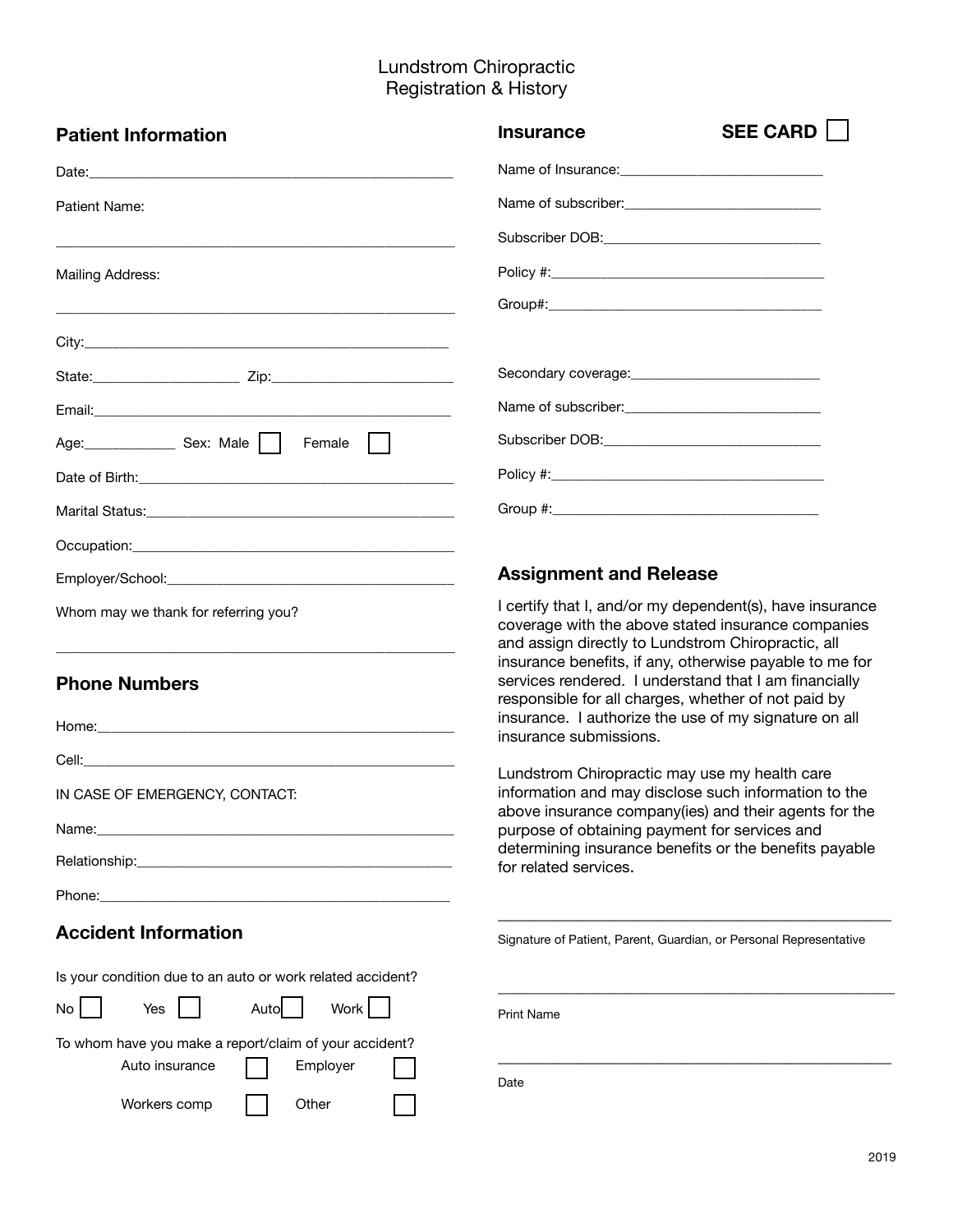| Dotic<br>Name<br>- 11 11 | --<br>--<br>____ |
|--------------------------|------------------|
|                          |                  |

| . പ<br>.,<br>Ja.<br>u. |  |
|------------------------|--|
|                        |  |

## **Patient Condition**

|                            | $No$                                                                                                                                                                      | Unsure                                                                                                                                                                                                                                                                                                       |           |            |            |                                                                                                                                                                 |
|----------------------------|---------------------------------------------------------------------------------------------------------------------------------------------------------------------------|--------------------------------------------------------------------------------------------------------------------------------------------------------------------------------------------------------------------------------------------------------------------------------------------------------------|-----------|------------|------------|-----------------------------------------------------------------------------------------------------------------------------------------------------------------|
|                            |                                                                                                                                                                           |                                                                                                                                                                                                                                                                                                              |           |            |            |                                                                                                                                                                 |
|                            |                                                                                                                                                                           |                                                                                                                                                                                                                                                                                                              |           |            |            |                                                                                                                                                                 |
|                            | Dull                                                                                                                                                                      |                                                                                                                                                                                                                                                                                                              |           | Stabbing   |            |                                                                                                                                                                 |
|                            | Weakness                                                                                                                                                                  |                                                                                                                                                                                                                                                                                                              |           | Tenderness |            |                                                                                                                                                                 |
|                            | Swelling                                                                                                                                                                  |                                                                                                                                                                                                                                                                                                              |           | Burning    |            |                                                                                                                                                                 |
|                            |                                                                                                                                                                           |                                                                                                                                                                                                                                                                                                              |           |            |            |                                                                                                                                                                 |
|                            |                                                                                                                                                                           |                                                                                                                                                                                                                                                                                                              |           |            |            |                                                                                                                                                                 |
|                            |                                                                                                                                                                           |                                                                                                                                                                                                                                                                                                              |           |            |            |                                                                                                                                                                 |
| Driving                    | Lift/Carrying                                                                                                                                                             |                                                                                                                                                                                                                                                                                                              | Sleeping  | Walking    |            |                                                                                                                                                                 |
| Dressing                   | Standing                                                                                                                                                                  |                                                                                                                                                                                                                                                                                                              | Self Care |            |            |                                                                                                                                                                 |
|                            |                                                                                                                                                                           |                                                                                                                                                                                                                                                                                                              |           |            |            |                                                                                                                                                                 |
|                            |                                                                                                                                                                           |                                                                                                                                                                                                                                                                                                              | Walking   |            | Sitting    |                                                                                                                                                                 |
|                            |                                                                                                                                                                           |                                                                                                                                                                                                                                                                                                              |           |            | Standing   |                                                                                                                                                                 |
|                            |                                                                                                                                                                           |                                                                                                                                                                                                                                                                                                              |           |            |            |                                                                                                                                                                 |
| Medication<br>Chiropractic | Surgery<br>Other                                                                                                                                                          |                                                                                                                                                                                                                                                                                                              | ర్మె      | ιщИ        |            |                                                                                                                                                                 |
|                            |                                                                                                                                                                           |                                                                                                                                                                                                                                                                                                              |           |            |            |                                                                                                                                                                 |
|                            | When did your symptoms appear?_<br>Are your symptoms getting worse? Yes<br>Please describe your symptoms:<br>How often are you having these symptoms?<br>Twisting/Turning | Do your symptoms interfere with any of the following?<br>Are your symptoms made worse by any of the following?<br><b>Bending Forward</b><br><b>Bending Backward</b><br>What types of treatment have you already tried for this condition<br>Name of other Doctor(s) who have treated you for this condition: |           |            | Lying Down | <u> 1980 - Jan Barnett, fransk politik (d. 1980)</u><br>Exercise/Recreation<br>Please use the diagram to label the areas of your symptoms<br>ย<br><del>เแ</del> |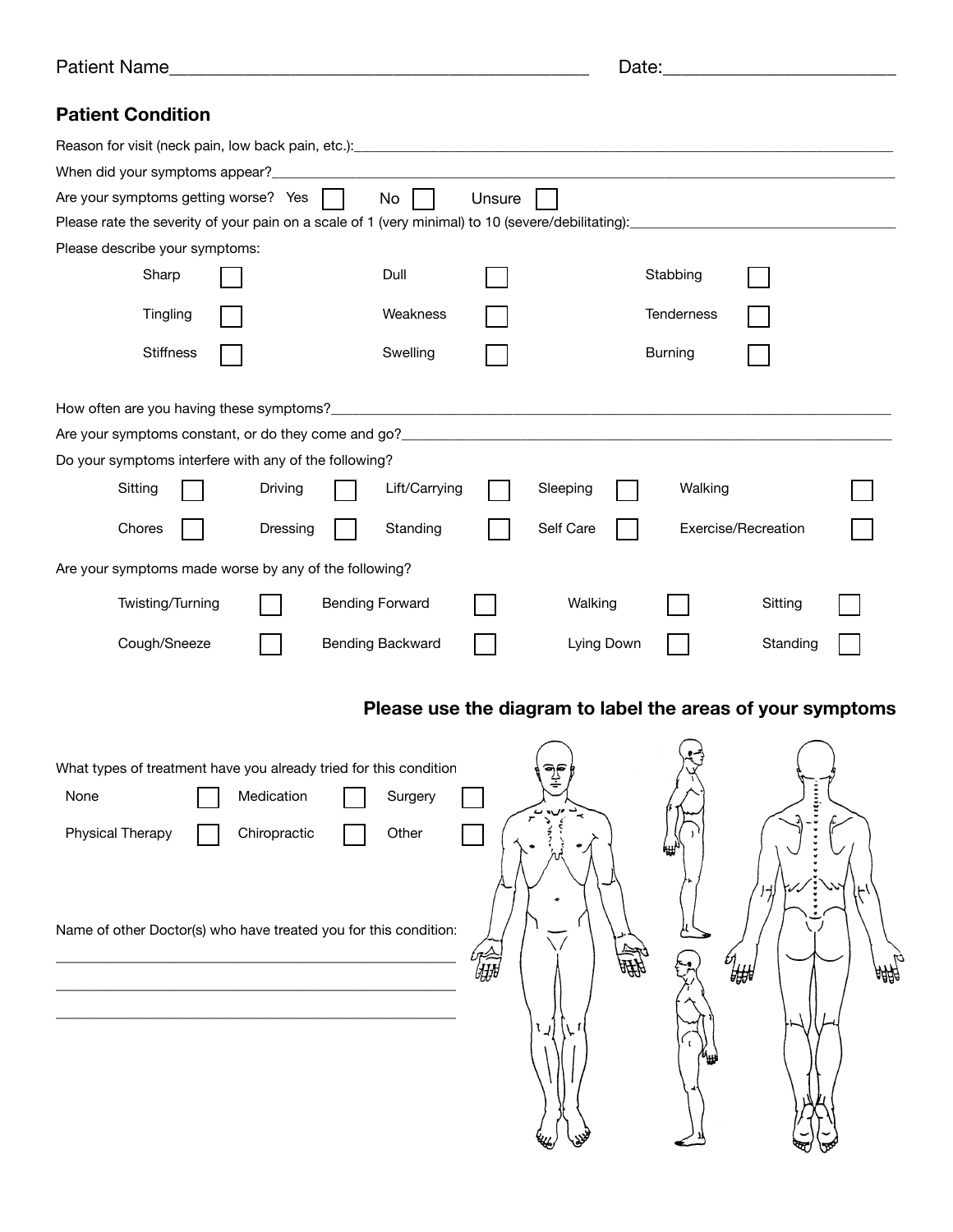| Date of Last:                                                     |                                                             |            |  |                                                                                  |
|-------------------------------------------------------------------|-------------------------------------------------------------|------------|--|----------------------------------------------------------------------------------|
| Physical Exam_______________                                      | Spinal X-ray_________________<br>Spinal Exam_______________ |            |  | MRI/CT scan                                                                      |
| Please date any significant injuries/surgeries that you have had: |                                                             |            |  |                                                                                  |
|                                                                   |                                                             |            |  |                                                                                  |
| Dislocations ______________________                               |                                                             |            |  |                                                                                  |
|                                                                   |                                                             |            |  | ,我们也不会有什么。""我们的人,我们也不会有什么?""我们的人,我们也不会有什么?""我们的人,我们也不会有什么?""我们的人,我们也不会有什么?""我们的人 |
|                                                                   |                                                             |            |  |                                                                                  |
|                                                                   |                                                             |            |  |                                                                                  |
| Do you smoke?                                                     | NO.                                                         | <b>YES</b> |  |                                                                                  |
| Do you drink alcohol?                                             | NO.                                                         | <b>YES</b> |  |                                                                                  |
| Do you drink caffeine?                                            | NO.<br><b>YES</b>                                           |            |  |                                                                                  |
| How many hours of sleep do you get?_                              |                                                             |            |  |                                                                                  |

## **Family History**

Please mark the following conditions that pertain to your immediate family

|                            | Father | Mother | <b>Brother</b> | <b>Sister</b> |
|----------------------------|--------|--------|----------------|---------------|
| Arthritis                  |        |        |                |               |
| <b>Back Pain</b>           |        |        |                |               |
| <b>Blood Disorders</b>     |        |        |                |               |
| Cancer                     |        |        |                |               |
| <b>Diabetes</b>            |        |        |                |               |
| <b>Heart Problems</b>      |        |        |                |               |
| <b>High Blood Pressure</b> |        |        |                |               |
| <b>Stroke</b>              |        |        |                |               |